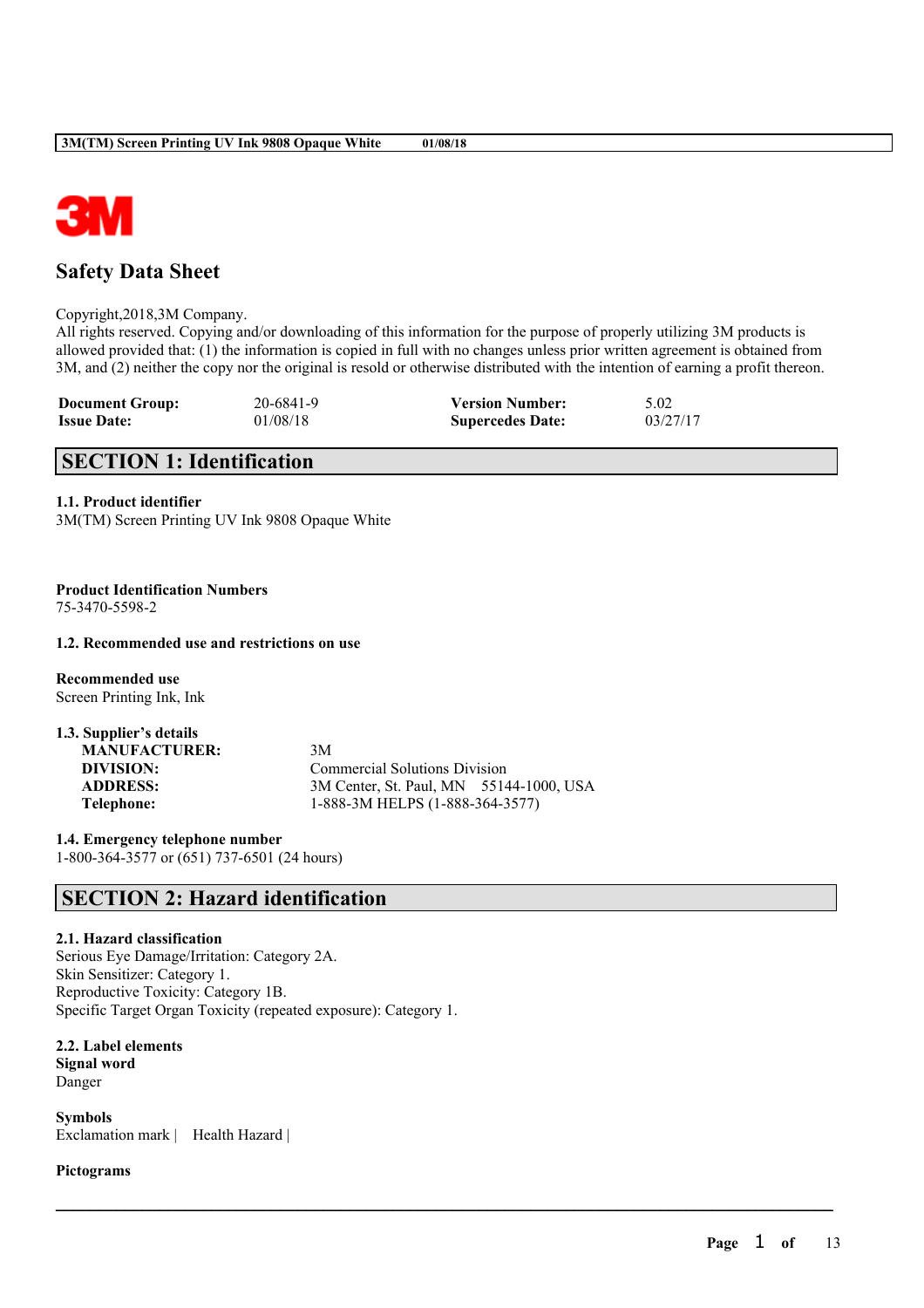

**Hazard Statements** Causes serious eye irritation. May cause an allergic skin reaction. May damage fertility or the unborn child.

Causes damage to organs through prolonged or repeated exposure: respiratory system |

## **Precautionary Statements**

## **Prevention:**

Obtain special instructions before use. Do not handle until all safety precautions have been read and understood. Do not breathe dust/fume/gas/mist/vapors/spray. Wear eye/face protection. Wear protective gloves. Do not eat, drink or smoke when using this product. Wash thoroughly after handling. Contaminated work clothing must not be allowed out of the workplace.

#### **Response:**

IF IN EYES: Rinse cautiously with water for several minutes. Remove contact lenses, if present and easy to do. Continue rinsing.

If eye irritation persists: Get medical advice/attention.

IF ON SKIN: Wash with plenty of soap and water.

If skin irritation or rash occurs: Get medical advice/attention.

Wash contaminated clothing before reuse.

IF exposed or concerned: Get medical advice/attention.

## **Storage:**

Keep cool. Keep container tightly closed. Store locked up. Store locked up in a well-ventilated place.

## **Disposal:**

Dispose of contents/container in accordance with applicable local/regional/national/international regulations.

7% of the mixture consists of ingredients of unknown acute oral toxicity. 19% of the mixture consists of ingredients of unknown acute dermal toxicity.

# **SECTION 3: Composition/information on ingredients**

| Ingredient                     | C.A.S. No.       | $\%$ by Wt               |
|--------------------------------|------------------|--------------------------|
| <b>IPHENOXY ETHYL ACRYLATE</b> | 148145-04-6      | 20 - 30 Trade Secret *   |
| <b>TITANIUM DIOXIDE</b>        | $13463 - 67 - 7$ | 20 - 30 Trade Secret *   |
| <b>VINYLCAPROLACTAM</b>        | $2235 - 00 - 9$  | 10 - 20 Trade Secret $*$ |
| <b>IMETHACRYLATE POLYMER</b>   | Trade Secret*    | 10 - 20 Trade Secret *   |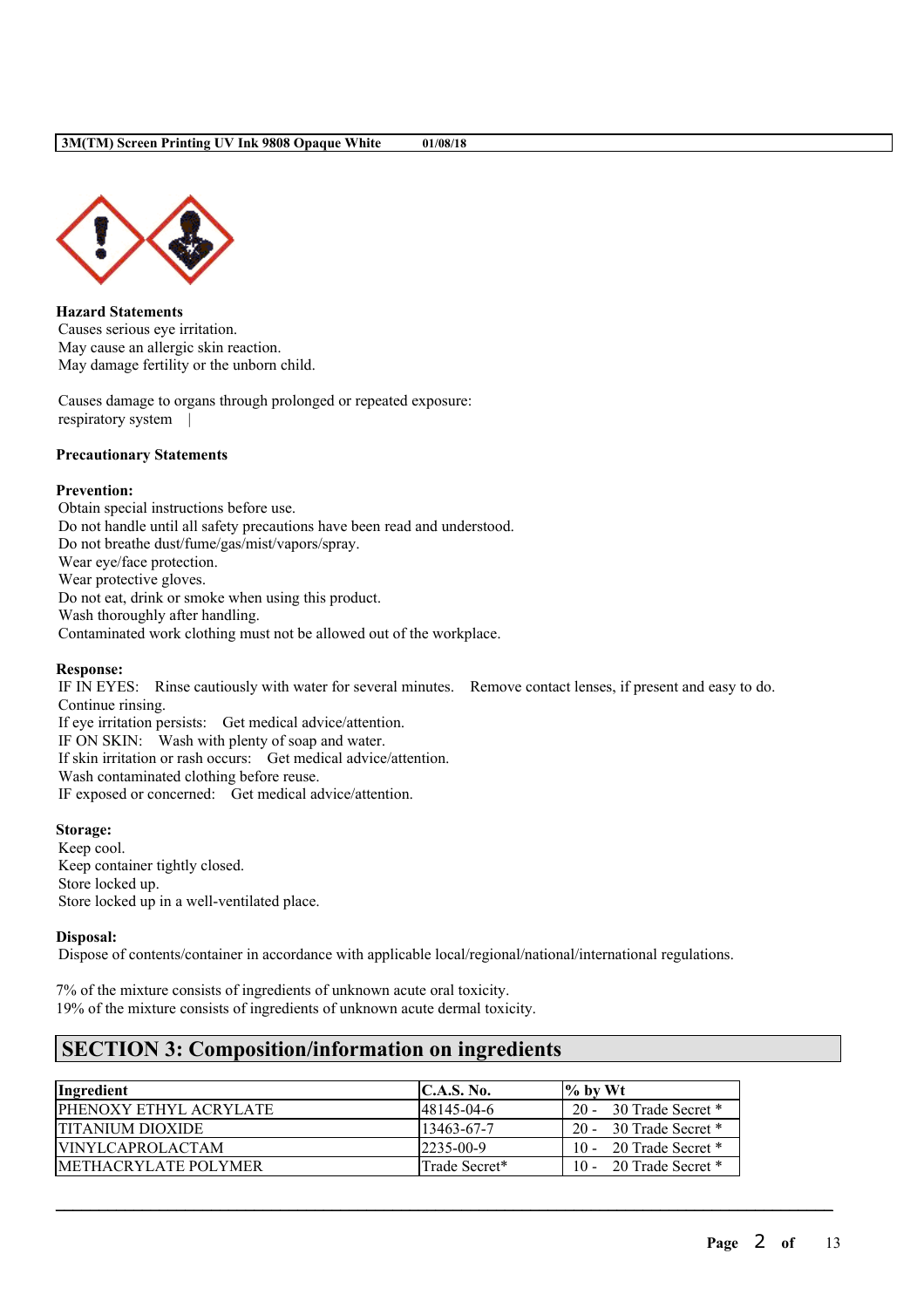| ALIPHATIC URETHANE ACRYLATE            | Trade Secret* | 15 Trade Secret *<br>5.     |
|----------------------------------------|---------------|-----------------------------|
| 1-PROPANONE, 2-METHYL-1-[4-            | 71868-10-5    | 5 Trade Secret *<br>$1 -$   |
| (METHYLTHIO)PHENYL]-2-(4-MORPHOLINYL)- |               |                             |
| 2-HYDROXY-2-METHYL-1-PHENYL-1-         | 7473-98-5     | 1 - 5 Trade Secret *        |
| <b>PROPANONE</b>                       |               |                             |
| CALCIUM CARBONATE                      | 471-34-1      | 5 Trade Secret *<br>1 -     |
| DICHLORODIMETHYLSILANE REACTION        | 68611-44-9    | 5 Trade Secret *            |
| PRODUCT WITH SILICA                    |               |                             |
| PHOSPHINE OXIDE, DIPHENYL(2,4,6-       | 75980-60-8    | 1 - 5 Trade Secret *        |
| TRIMETHYLBENZOYL)-                     |               |                             |
| DIETHYLENE GLYCOL ETHYL ETHER          | 7328-17-8     | $< 1.0$ Trade Secret $*$    |
| <b>ACRYLATE</b>                        |               |                             |
| .ALPHA.,.ALPHA.',.ALPHA."-1,2,3-       | 52408-84-1    | $< 0.5$ Trade Secret $*$    |
| PROPANETRIYLTRIS[POLYPROPYLENE GLYCOL  |               |                             |
| <b>ACRYLATE</b>                        |               |                             |
| <b>OCTAMETHYLCYCLOTETRASILOXANE</b>    | 556-67-2      | $\leq$ 0.5 Trade Secret $*$ |
| <b>TMPEOTA</b>                         | 28961-43-5    | $< 0.5$ Trade Secret $*$    |

\*The specific chemical identity and/or exact percentage (concentration) of this composition has been withheld as a trade secret.

## **SECTION 4: First aid measures**

### **4.1. Description of first aid measures**

## **Inhalation:**

Remove person to fresh air. If you feel unwell, get medical attention.

## **Skin Contact:**

Immediately wash with soap and water. Remove contaminated clothing and wash before reuse. If signs/symptoms develop, get medical attention.

## **Eye Contact:**

Immediately flush with large amounts of water. Remove contact lenses if easy to do. Continue rinsing. Get medical attention.

## **If Swallowed:**

Rinse mouth. If you feel unwell, get medical attention.

## **4.2. Most important symptoms and effects, both acute and delayed**

See Section 11.1. Information on toxicological effects.

## **4.3. Indication of any immediate medical attention and special treatment required**

Not applicable.

# **SECTION 5: Fire-fighting measures**

#### **5.1. Suitable extinguishing media**

In case of fire: Use a fire fighting agent suitable for ordinary combustible material such as water or foam to extinguish.

 $\mathcal{L}_\mathcal{L} = \mathcal{L}_\mathcal{L} = \mathcal{L}_\mathcal{L} = \mathcal{L}_\mathcal{L} = \mathcal{L}_\mathcal{L} = \mathcal{L}_\mathcal{L} = \mathcal{L}_\mathcal{L} = \mathcal{L}_\mathcal{L} = \mathcal{L}_\mathcal{L} = \mathcal{L}_\mathcal{L} = \mathcal{L}_\mathcal{L} = \mathcal{L}_\mathcal{L} = \mathcal{L}_\mathcal{L} = \mathcal{L}_\mathcal{L} = \mathcal{L}_\mathcal{L} = \mathcal{L}_\mathcal{L} = \mathcal{L}_\mathcal{L}$ 

## **5.2. Special hazards arising from the substance or mixture**

Closed containers exposed to heat from fire may build pressure and explode.

## **Hazardous Decomposition or By-Products**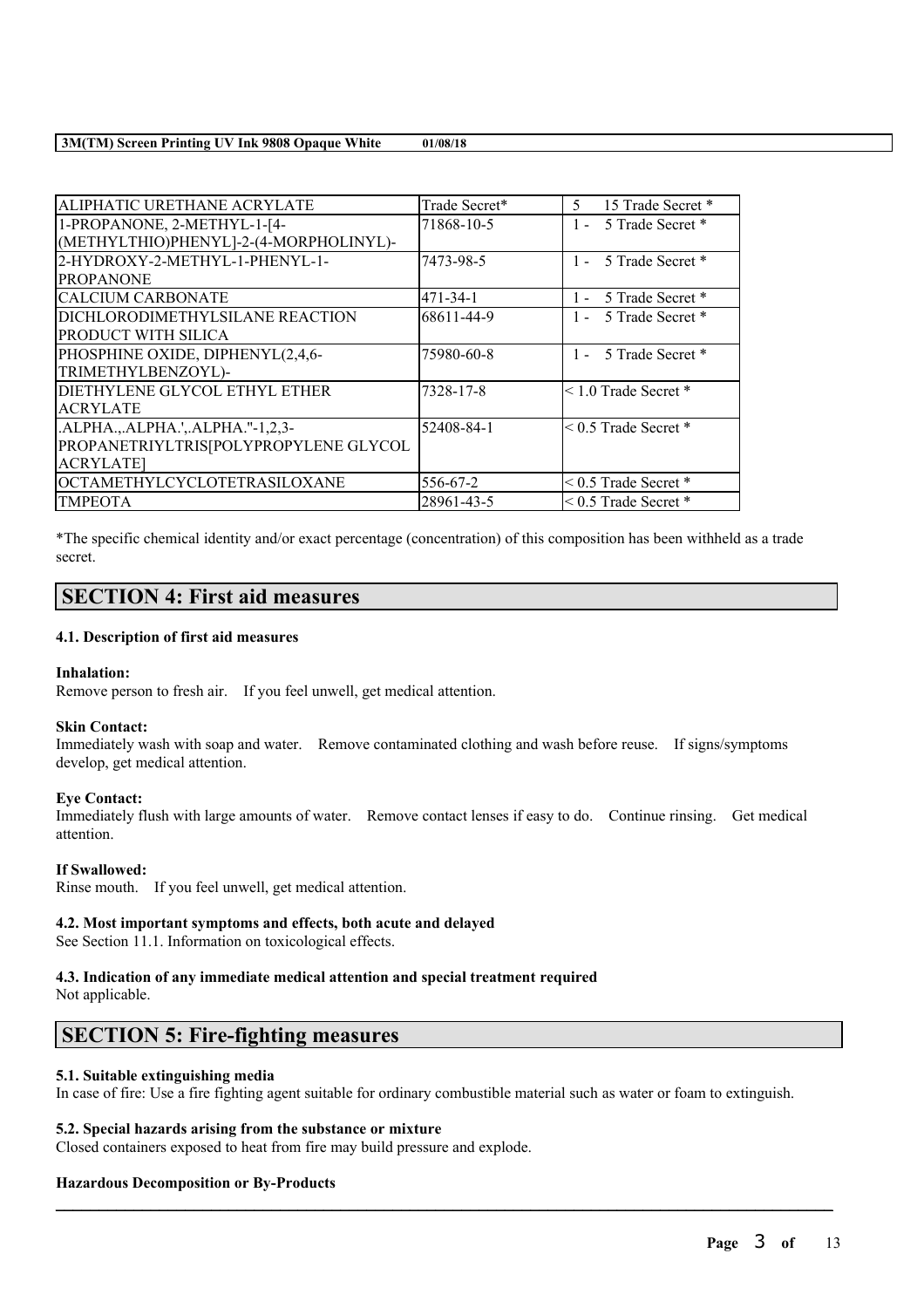| Substance       |
|-----------------|
| Formaldehyde    |
| Carbon monoxide |
| Carbon dioxide  |

**Substance Condition** During Combustion During Combustion During Combustion

## **5.3. Special protective actions for fire-fighters**

Water may not effectively extinguish fire; however, it should be used to keep fire-exposed containers and surfaces cool and prevent explosive rupture.

# **SECTION 6: Accidental release measures**

## **6.1. Personal precautions, protective equipment and emergency procedures**

Evacuate area. Ventilate the area with fresh air. For large spill, or spills in confined spaces, provide mechanical ventilation to disperse or exhaust vapors, in accordance with good industrial hygiene practice. Refer to other sections of this SDS for information regarding physical and health hazards, respiratory protection, ventilation, and personal protective equipment.

## **6.2. Environmental precautions**

Avoid release to the environment. For larger spills, cover drains and build dikes to prevent entry into sewer systems or bodies of water.

### **6.3. Methods and material for containment and cleaning up**

Contain spill. Working from around the edges of the spill inward, cover with bentonite, vermiculite, or commercially available inorganic absorbent material. Mix in sufficient absorbent until it appears dry. Remember, adding an absorbent material does not remove a physical, health, or environmental hazard. Collect as much of the spilled material as possible. Place in a closed container approved for transportation by appropriate authorities. Clean up residue with an appropriate solvent selected by a qualified and authorized person. Ventilate the area with fresh air. Read and follow safety precautions on the solvent label and SDS. Seal the container. Dispose of collected material as soon as possible in accordance with applicable local/regional/national/international regulations.

# **SECTION 7: Handling and storage**

## **7.1. Precautions for safe handling**

Do not handle until all safety precautions have been read and understood. Do not breathe dust/fume/gas/mist/vapors/spray. Do not get in eyes, on skin, or on clothing. Do not eat, drink or smoke when using this product. Wash thoroughly after handling. Contaminated work clothing should not be allowed out of the workplace. Avoid release to the environment. Wash contaminated clothing before reuse. Avoid contact with oxidizing agents (eg. chlorine, chromic acid etc.) Use personal protective equipment (gloves, respirators, etc.) as required.

## **7.2. Conditions for safe storage including any incompatibilities**

Keep cool. Protect from sunlight. Store away from heat. Store away from oxidizing agents.

# **SECTION 8: Exposure controls/personal protection**

## **8.1. Control parameters**

## **Occupational exposure limits**

If a component is disclosed in section 3 but does not appear in the table below, an occupational exposure limit is not available for the component.

| Ingredient              | <b>C.A.S. No.</b>    | Agency              | Limit type                                       | Additional Comments       |
|-------------------------|----------------------|---------------------|--------------------------------------------------|---------------------------|
| ITITANIUM DIOXIDE       | $13463-67-7$ $ACGIH$ |                     | $\text{TWA}:10 \text{ mg/m3}$                    | $AA:$ Not class. as human |
|                         |                      |                     |                                                  | l carcin                  |
| <b>TITANIUM DIOXIDE</b> | $13463 - 67 - 7$     | <b>TOSHA</b>        | $ TWA$ (as total dust):15 mg/m3                  |                           |
| <b>VINYLCAPROLACTAM</b> | 2235-00-9            | <i>Manufacturer</i> | $\text{TWA}:0.1 \text{ ppm}(0.57 \text{ mg/m3})$ |                           |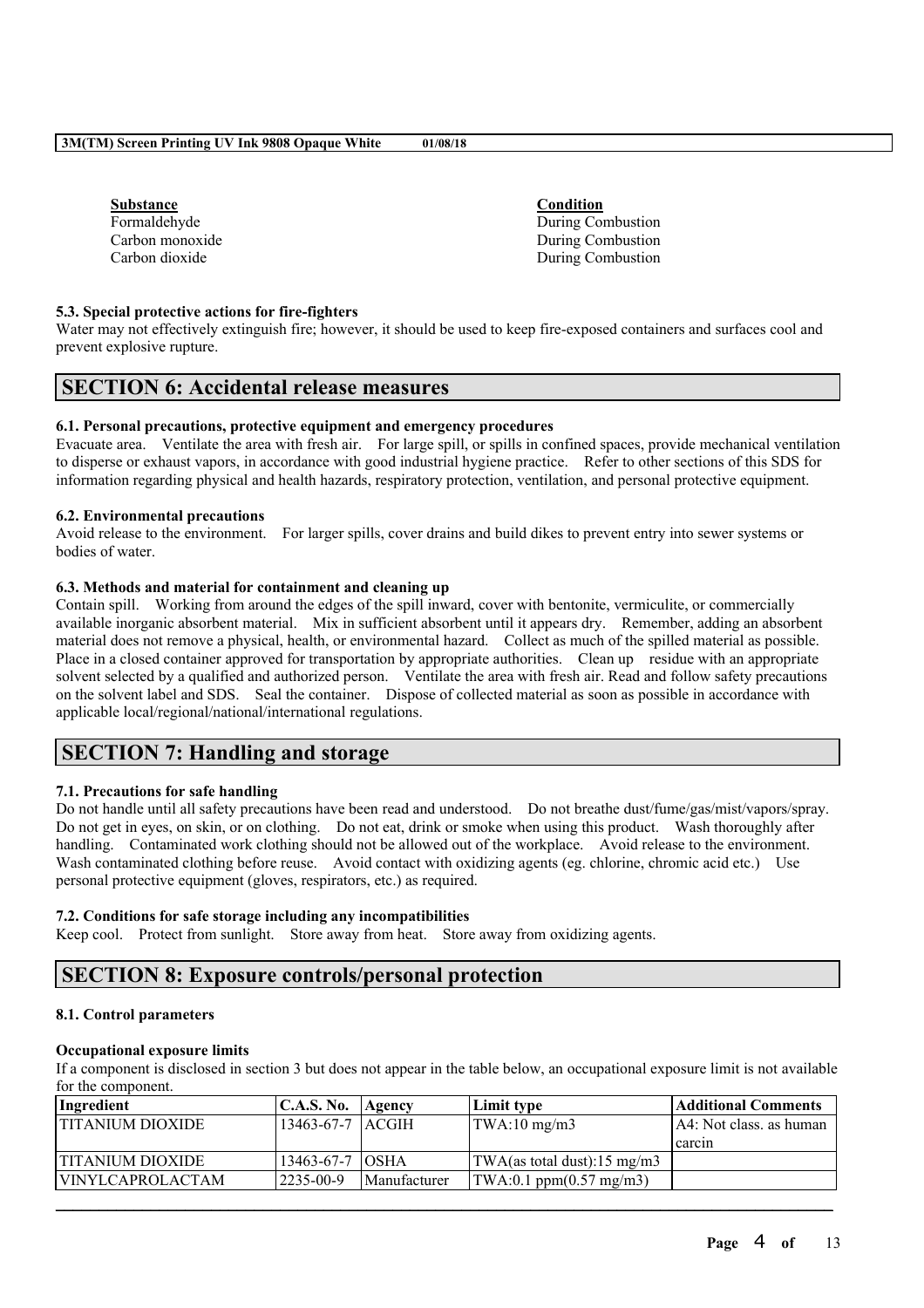|                               |                   | determined  |                                 |  |
|-------------------------------|-------------------|-------------|---------------------------------|--|
| Limestone                     | 1471-34-1         | IOSHA       | TWA(as total dust):15           |  |
|                               |                   |             | mg/m3;TWA(respirable            |  |
|                               |                   |             | $frac{1}{2}$ fraction): 5 mg/m3 |  |
| OCTAMETHYLCYCLOTETRA 556-67-2 |                   | <b>AIHA</b> | TWA:10 ppm                      |  |
| <b>SILOXANE</b>               |                   |             |                                 |  |
| <b>SILICA, AMORPHOUS</b>      | 168611-44-9 IOSHA |             | TWA concentration:0.8           |  |
|                               |                   |             | $mg/m3$ ; TWA: 20 millions of   |  |
|                               |                   |             | particles/cu. ft.               |  |

ACGIH : American Conference of Governmental Industrial Hygienists

AIHA : American Industrial Hygiene Association

CMRG : Chemical Manufacturer's Recommended Guidelines

OSHA : United States Department of Labor - Occupational Safety and Health Administration

TWA: Time-Weighted-Average

STEL: Short Term Exposure Limit

CEIL: Ceiling

#### **8.2. Exposure controls**

#### **8.2.1. Engineering controls**

Use general dilution ventilation and/or local exhaust ventilation to control airborne exposures to below relevant Exposure Limits and/or control dust/fume/gas/mist/vapors/spray. If ventilation is not adequate, use respiratory protection equipment.

### **8.2.2. Personal protective equipment (PPE)**

#### **Eye/face protection**

Select and use eve/face protection to prevent contact based on the results of an exposure assessment. The following eve/face protection(s) are recommended: Indirect Vented Goggles

#### **Skin/hand protection**

Select and use gloves and/or protective clothing approved to relevant local standards to prevent skin contact based on the results of an exposure assessment. Selection should be based on use factors such as exposure levels, concentration of the substance or mixture, frequency and duration, physical challenges such as temperature extremes, and other use conditions. Consult with your glove and/or protective clothing manufacturer for selection of appropriate compatible gloves/protective clothing. Note: Nitrile gloves may be worn over polymer laminate gloves to improve dexterity. Gloves made from the following material(s) are recommended: Polymer laminate

If this product is used in a manner that presents a higher potential for exposure (eg. spraying, high splash potential etc.), then use of protective coveralls may be necessary. Select and use body protection to prevent contact based on the results of an exposure assessment. The following protective clothing material(s) are recommended: Apron - polymer laminate Boots - Rubber

#### **Respiratory protection**

An exposure assessment may be needed to decide if a respirator is required. If a respirator is needed, use respirators as part of a full respiratory protection program. Based on the results of the exposure assessment, select from the following respirator type(s) to reduce inhalation exposure:

 $\mathcal{L}_\mathcal{L} = \mathcal{L}_\mathcal{L} = \mathcal{L}_\mathcal{L} = \mathcal{L}_\mathcal{L} = \mathcal{L}_\mathcal{L} = \mathcal{L}_\mathcal{L} = \mathcal{L}_\mathcal{L} = \mathcal{L}_\mathcal{L} = \mathcal{L}_\mathcal{L} = \mathcal{L}_\mathcal{L} = \mathcal{L}_\mathcal{L} = \mathcal{L}_\mathcal{L} = \mathcal{L}_\mathcal{L} = \mathcal{L}_\mathcal{L} = \mathcal{L}_\mathcal{L} = \mathcal{L}_\mathcal{L} = \mathcal{L}_\mathcal{L}$ 

Half facepiece or full facepiece air-purifying respirator suitable for organic vapors and particulates

For questions about suitability for a specific application, consult with your respirator manufacturer.

# **SECTION 9: Physical and chemical properties**

### **9.1. Information on basic physical and chemical properties**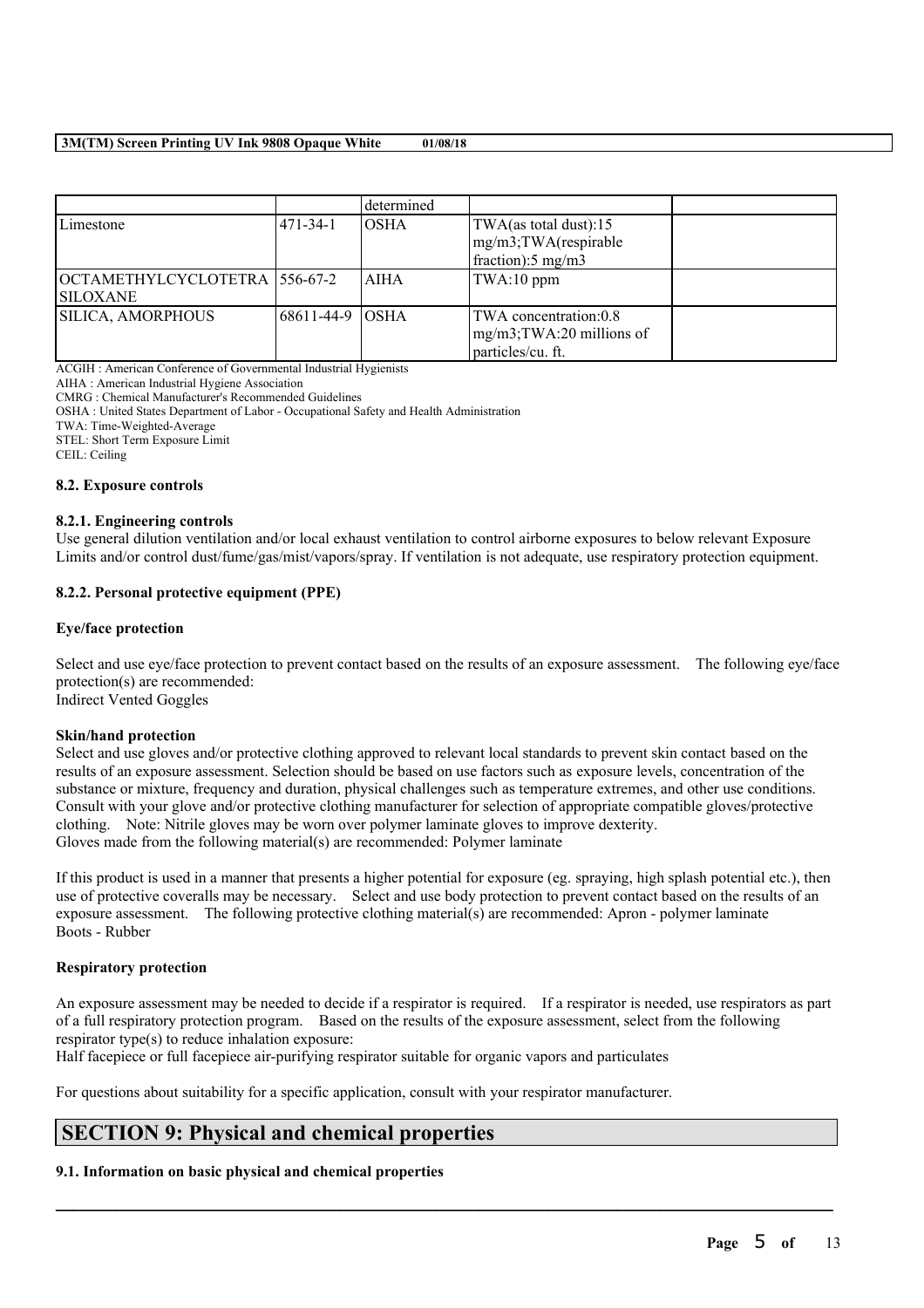| <b>General Physical Form:</b>             | Liquid                                            |  |  |
|-------------------------------------------|---------------------------------------------------|--|--|
| <b>Specific Physical Form:</b>            | Liquid                                            |  |  |
| Odor, Color, Grade:                       | White color, acrylate odor                        |  |  |
| <b>Odor threshold</b>                     | No Data Available                                 |  |  |
| pН                                        | Not Applicable                                    |  |  |
| <b>Melting point</b>                      | Not Applicable                                    |  |  |
| <b>Boiling Point</b>                      | $>$ 300 °F                                        |  |  |
| <b>Flash Point</b>                        | > 200 °F [Test Method: Pensky-Martens Closed Cup] |  |  |
| <b>Evaporation rate</b>                   | $\leq 1$ [Ref Std:BUOAC=1]                        |  |  |
| <b>Flammability (solid, gas)</b>          | Not Applicable                                    |  |  |
| <b>Flammable Limits(LEL)</b>              | No Data Available                                 |  |  |
| <b>Flammable Limits(UEL)</b>              | No Data Available                                 |  |  |
| <b>Vapor Pressure</b>                     | <1.2 mmHg $[@ 20 °C]$                             |  |  |
| <b>Vapor Density</b>                      | No Data Available                                 |  |  |
| <b>Density</b>                            | Approximately 1.3 g/ml                            |  |  |
| <b>Specific Gravity</b>                   | Approximately 1.3 [Ref Std:WATER=1]               |  |  |
| <b>Solubility in Water</b>                | Negligible                                        |  |  |
| Solubility- non-water                     | No Data Available                                 |  |  |
| Partition coefficient: n-octanol/water    | No Data Available                                 |  |  |
| <b>Autoignition temperature</b>           | No Data Available                                 |  |  |
| <b>Decomposition temperature</b>          | No Data Available                                 |  |  |
| <b>Viscosity</b>                          | No Data Available                                 |  |  |
| <b>Volatile Organic Compounds</b>         | $6 \text{ g/l}$                                   |  |  |
| <b>Percent volatile</b>                   | $1 - 5\%$ weight                                  |  |  |
| <b>VOC Less H2O &amp; Exempt Solvents</b> | $6 \text{ g}/\text{l}$                            |  |  |
|                                           |                                                   |  |  |

# **SECTION 10: Stability and reactivity**

## **10.1. Reactivity**

This material may be reactive with certain agents under certain conditions - see the remaining headings in this section.

## **10.2. Chemical stability**

Stable.

## **10.3. Possibility of hazardous reactions**

Hazardous polymerization may occur. Upon loss of initiator or with exposure to heat.

## **10.4. Conditions to avoid**

Sparks and/or flames Heat

## **10.5. Incompatible materials**

Strong oxidizing agents

# **10.6. Hazardous decomposition products**

None known.

**Substance Condition**

 $\mathcal{L}_\mathcal{L} = \mathcal{L}_\mathcal{L} = \mathcal{L}_\mathcal{L} = \mathcal{L}_\mathcal{L} = \mathcal{L}_\mathcal{L} = \mathcal{L}_\mathcal{L} = \mathcal{L}_\mathcal{L} = \mathcal{L}_\mathcal{L} = \mathcal{L}_\mathcal{L} = \mathcal{L}_\mathcal{L} = \mathcal{L}_\mathcal{L} = \mathcal{L}_\mathcal{L} = \mathcal{L}_\mathcal{L} = \mathcal{L}_\mathcal{L} = \mathcal{L}_\mathcal{L} = \mathcal{L}_\mathcal{L} = \mathcal{L}_\mathcal{L}$ 

Refer to section 5.2 for hazardous decomposition products during combustion.

# **SECTION 11: Toxicological information**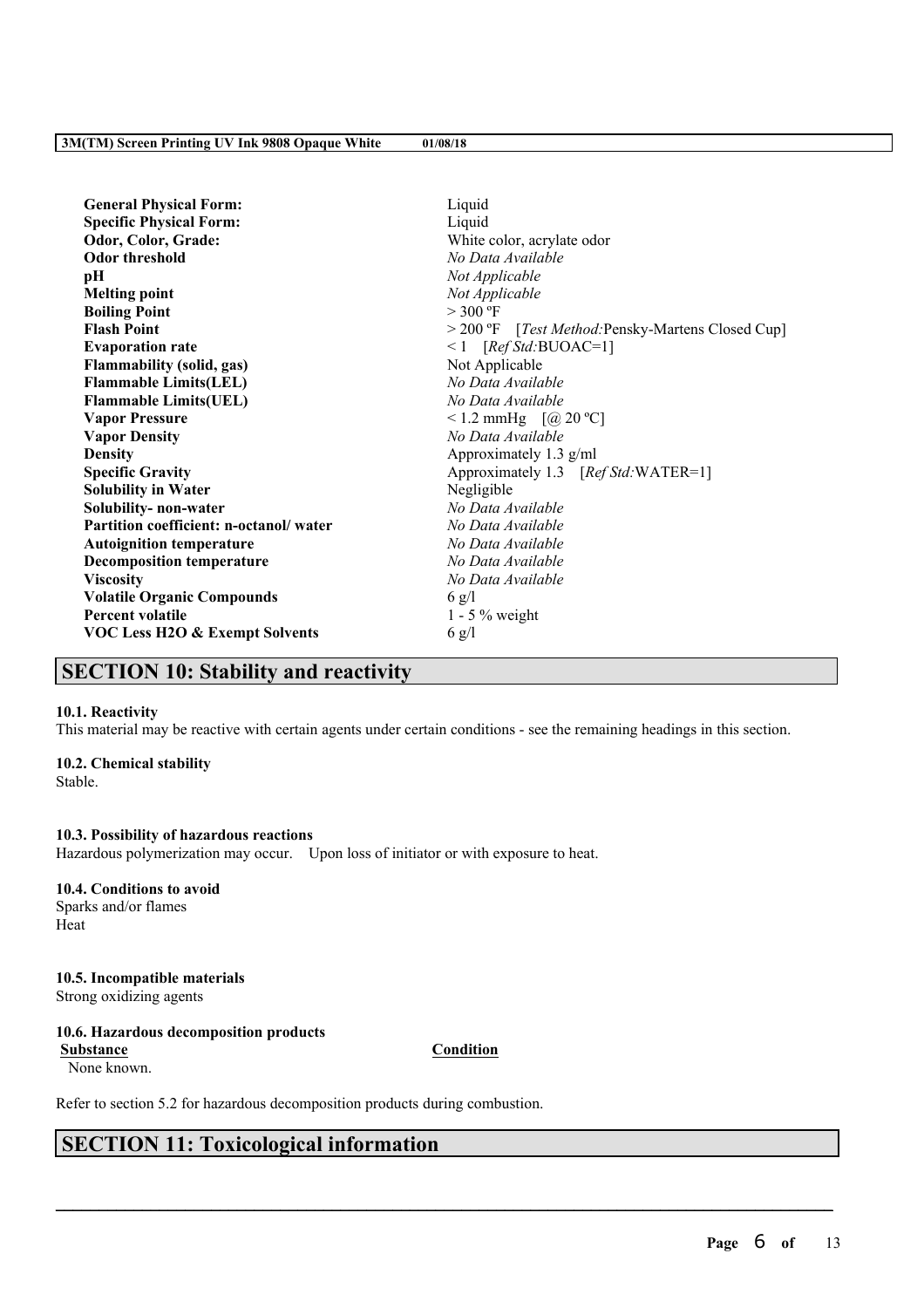The information below may not be consistent with the material classification in Section 2 if specific ingredient **classifications are mandated by a competent authority. In addition, toxicological data on ingredients may not be** reflected in the material classification and/or the signs and symptoms of exposure, because an ingredient may be present below the threshold for labeling, an ingredient may not be available for exposure, or the data may not be **relevant to the material as a whole.**

## **11.1. Information on Toxicological effects**

#### **Signs and Symptoms of Exposure**

### Based on test data and/or information on the components, this material may produce the following health effects:

### **Inhalation:**

Respiratory Tract Irritation: Signs/symptoms may include cough, sneezing, nasal discharge, headache, hoarseness, and nose and throat pain.

May cause additional health effects (see below).

#### **Skin Contact:**

Contact with the skin during product use is not expected to result in significant irritation. Allergic Skin Reaction (non-photo induced): Signs/symptoms may include redness, swelling, blistering, and itching.

#### **Eye Contact:**

Severe Eye Irritation: Signs/symptoms may include significant redness, swelling, pain, tearing, cloudy appearance of the cornea, and impaired vision.

#### **Ingestion:**

Gastrointestinal Irritation: Signs/symptoms may include abdominal pain, stomach upset, nausea, vomiting and diarrhea.

#### **Additional Health Effects:**

#### **Prolonged or repeated exposure may cause target organ effects:**

Respiratory Effects: Signs/symptoms may include cough, shortness of breath, chest tightness, wheezing, increased heart rate, bluish colored skin (cyanosis), sputum production, changes in lung function tests, and/or respiratory failure.

#### **Reproductive/Developmental Toxicity:**

Contains a chemical or chemicals which can cause birth defects or other reproductive harm.

#### **Carcinogenicity:**

| Ingredient                                           | --                        | $\sim$                                                                                        | в                                                                                  |
|------------------------------------------------------|---------------------------|-----------------------------------------------------------------------------------------------|------------------------------------------------------------------------------------|
|                                                      | TVO.                      | Aass                                                                                          | 'egulation                                                                         |
|                                                      | $\cdots$                  | Description                                                                                   | N                                                                                  |
| <b>CONTRACTOR</b><br>$\overline{\phantom{a}}$<br>1 M | $\sim$<br>``<br>Ξυ.<br>᠇୰ | $\sim$ $\sim$<br>$\sqrt{2}$<br>carc<br>-Gr<br>. ⊨≀<br>uble.<br>huma<br>$\sim$<br>، ، ،<br>паг | International<br>'esearch<br>.oenev<br>Cancel<br>on<br>tor<br>$\overline{ }$<br>n. |

#### **Toxicological Data**

If a component is disclosed in section 3 but does not appear in a table below, either no data are available for that endpoint or the data are not sufficient for classification.

#### **Acute Toxicity**

| Name                    | Route       | <b>Species</b> | Value                                             |
|-------------------------|-------------|----------------|---------------------------------------------------|
| Overall product         | Dermal      |                | No data available; calculated $ATE > 5,000$ mg/kg |
| Overall product         | Ingestion   |                | No data available; calculated $ATE > 5,000$ mg/kg |
| <b>TITANIUM DIOXIDE</b> | Dermal      | Rabbit         | $LD50 > 10,000$ mg/kg                             |
| <b>TITANIUM DIOXIDE</b> | Inhalation- | Rat            | $LC50 > 6.82$ mg/l                                |
|                         | Dust/Mist   |                |                                                   |
|                         | (4 hours)   |                |                                                   |
| <b>TITANIUM DIOXIDE</b> | Ingestion   | Rat            | $LD50 > 10,000$ mg/kg                             |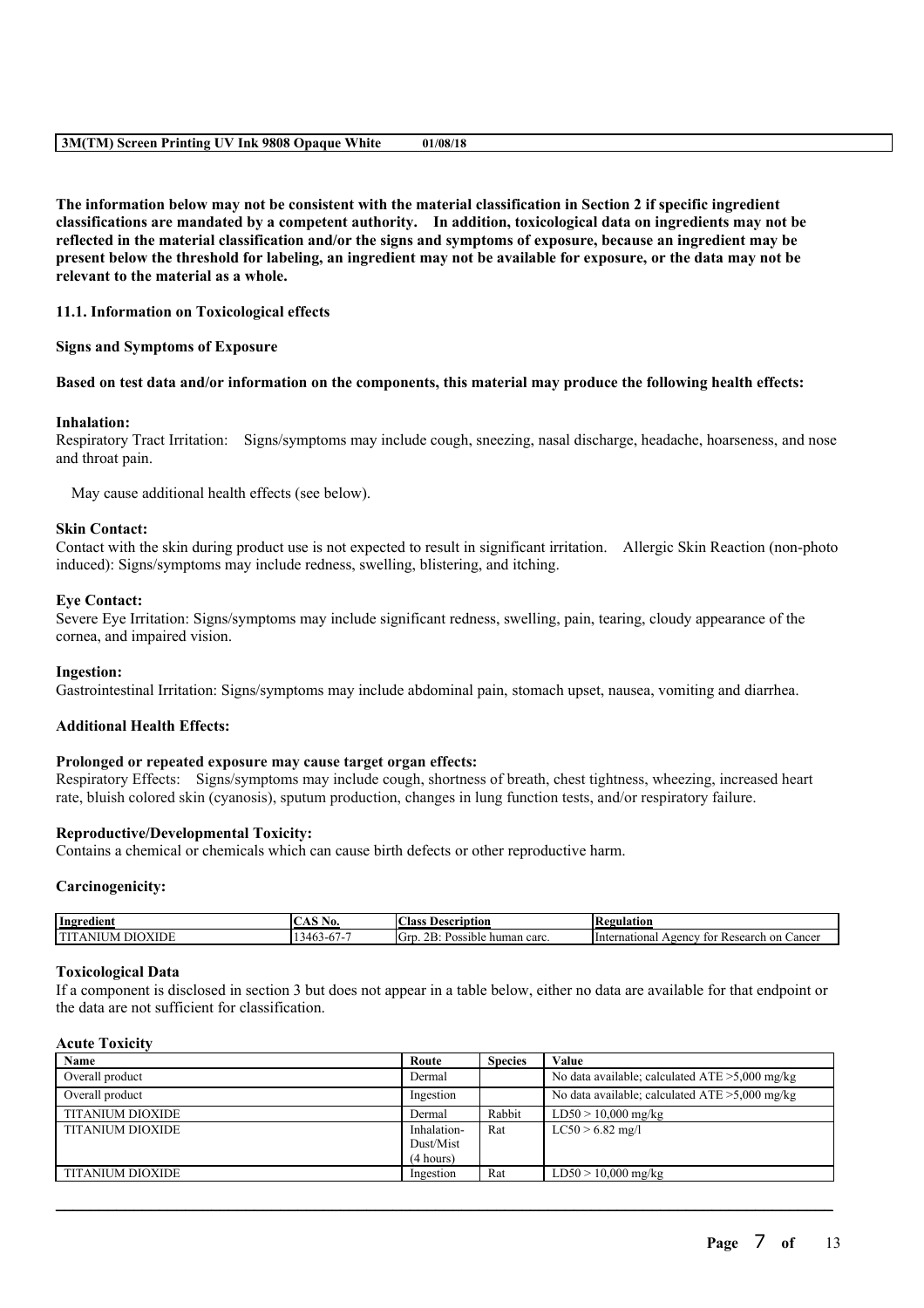| PHENOXY ETHYL ACRYLATE                                                                         | Dermal                                | Rat                               | $LD50 > 2,000$ mg/kg                       |
|------------------------------------------------------------------------------------------------|---------------------------------------|-----------------------------------|--------------------------------------------|
| PHENOXY ETHYL ACRYLATE                                                                         | Ingestion                             | Rat                               | $LD50 > 5,000$ mg/kg                       |
| METHACRYLATE POLYMER                                                                           | Dermal                                |                                   | LD50 estimated to be $> 5,000$ mg/kg       |
| METHACRYLATE POLYMER                                                                           | Ingestion                             |                                   | LD50 estimated to be $2,000 - 5,000$ mg/kg |
| VINYLCAPROLACTAM                                                                               | Dermal                                | Rabbit                            | LD50 1,700 mg/kg                           |
| VINYLCAPROLACTAM                                                                               | Ingestion                             | Rat                               | $LD50$ 1,049 mg/kg                         |
| <b>CALCIUM CARBONATE</b>                                                                       | Dermal                                | Rat                               | $LD50 > 2,000$ mg/kg                       |
| <b>CALCIUM CARBONATE</b>                                                                       | Inhalation-<br>Dust/Mist<br>(4 hours) | Rat                               | $LC50 - 3$ mg/l                            |
| <b>CALCIUM CARBONATE</b>                                                                       | Ingestion                             | Rat                               | LD50 $6,450$ mg/kg                         |
| DICHLORODIMETHYLSILANE REACTION PRODUCT<br>WITH SILICA                                         | Dermal                                | Rabbit                            | $LD50 > 5.000$ mg/kg                       |
| DICHLORODIMETHYLSILANE REACTION PRODUCT<br><b>WITH SILICA</b>                                  | Inhalation-<br>Dust/Mist<br>(4 hours) | Rat                               | $LC50 > 0.691$ mg/l                        |
| DICHLORODIMETHYLSILANE REACTION PRODUCT<br><b>WITH SILICA</b>                                  | Ingestion                             | Rat                               | $LD50 > 5,110$ mg/kg                       |
| PHOSPHINE OXIDE, DIPHENYL(2,4,6-<br>TRIMETHYLBENZOYL)-                                         | Dermal                                | Professio<br>nal<br>judgeme<br>nt | LD50 estimated to be $> 5,000$ mg/kg       |
| 2-HYDROXY-2-METHYL-1-PHENYL-1-PROPANONE                                                        | Dermal                                | Rat                               | LD50 6,929 mg/kg                           |
| 2-HYDROXY-2-METHYL-1-PHENYL-1-PROPANONE                                                        | Ingestion                             | Rat                               | LD50 1,694 mg/kg                           |
| PHOSPHINE OXIDE, DIPHENYL(2,4,6-<br>TRIMETHYLBENZOYL)-                                         | Ingestion                             | Rat                               | $LD50 > 5,000$ mg/kg                       |
| 1-PROPANONE, 2-METHYL-1-[4-(METHYLTHIO)PHENYL]-<br>2-(4-MORPHOLINYL)-                          | Dermal                                | Rat                               | $LD50 > 2,000$ mg/kg                       |
| 1-PROPANONE, 2-METHYL-1-[4-(METHYLTHIO)PHENYL]-<br>2-(4-MORPHOLINYL)-                          | Ingestion                             | Rat                               | LD50 $1,800$ mg/kg                         |
| DIETHYLENE GLYCOL ETHYL ETHER ACRYLATE                                                         | Dermal                                |                                   | LD50 estimated to be $1,000 - 2,000$ mg/kg |
| DIETHYLENE GLYCOL ETHYL ETHER ACRYLATE                                                         | Ingestion                             | Rat                               | LD50 1,860 mg/kg                           |
| .ALPHA., ALPHA.', ALPHA."-1,2,3-<br>PROPANETRIYLTRIS[POLYPROPYLENE GLYCOL<br><b>ACRYLATE]</b>  | Dermal                                | Rabbit                            | $LD50 > 2,000$ mg/kg                       |
| .ALPHA.,.ALPHA.',.ALPHA."-1,2,3-<br>PROPANETRIYLTRIS[POLYPROPYLENE GLYCOL<br><b>ACRYLATE</b> ] | Ingestion                             | Rat                               | $LD50 > 2,000$ mg/kg                       |
| <b>TMPEOTA</b>                                                                                 | Dermal                                | Rabbit                            | $LD50 > 13,000$ mg/kg                      |
| <b>TMPEOTA</b>                                                                                 | Ingestion                             | Rat                               | $LD50 > 2,000$ mg/kg                       |
| OCTAMETHYLCYCLOTETRASILOXANE                                                                   | Dermal                                | Rat                               | $LD50 > 2,400$ mg/kg                       |
| <b>OCTAMETHYLCYCLOTETRASILOXANE</b>                                                            | Inhalation-<br>Dust/Mist<br>(4 hours) | Rat                               | $LC50$ 36 mg/l                             |
| OCTAMETHYLCYCLOTETRASILOXANE                                                                   | Ingestion                             | Rat                               | $LD50 > 5,000$ mg/kg                       |

 $\overline{ATE}$  = acute toxicity estimate

## **Skin Corrosion/Irritation**

| <b>Name</b>                                          | <b>Species</b> | <b>Value</b>              |
|------------------------------------------------------|----------------|---------------------------|
|                                                      |                |                           |
| <b>TITANIUM DIOXIDE</b>                              | Rabbit         | No significant irritation |
| PHENOXY ETHYL ACRYLATE                               | Rabbit         | No significant irritation |
| <b>VINYLCAPROLACTAM</b>                              | Rabbit         | Minimal irritation        |
| <b>CALCIUM CARBONATE</b>                             | Rabbit         | No significant irritation |
| DICHLORODIMETHYLSILANE REACTION PRODUCT WITH SILICA  | Rabbit         | No significant irritation |
| 2-HYDROXY-2-METHYL-1-PHENYL-1-PROPANONE              | Rabbit         | No significant irritation |
| PHOSPHINE OXIDE, DIPHENYL(2,4,6-TRIMETHYLBENZOYL)-   | Rabbit         | No significant irritation |
| 1-PROPANONE, 2-METHYL-1-[4-(METHYLTHIO)PHENYL]-2-(4- | Rabbit         | No significant irritation |
| MORPHOLINYL)-                                        |                |                           |
| DIETHYLENE GLYCOL ETHYL ETHER ACRYLATE               | Rabbit         | Irritant                  |
| .ALPHAALPHA.'ALPHA."-1,2,3-                          | Rabbit         | Minimal irritation        |
| PROPANETRIYLTRIS[POLYPROPYLENE GLYCOL ACRYLATE]      |                |                           |
| <b>TMPEOTA</b>                                       | Rabbit         | Minimal irritation        |
| OCTAMETHYLCYCLOTETRASILOXANE                         | Rabbit         | Minimal irritation        |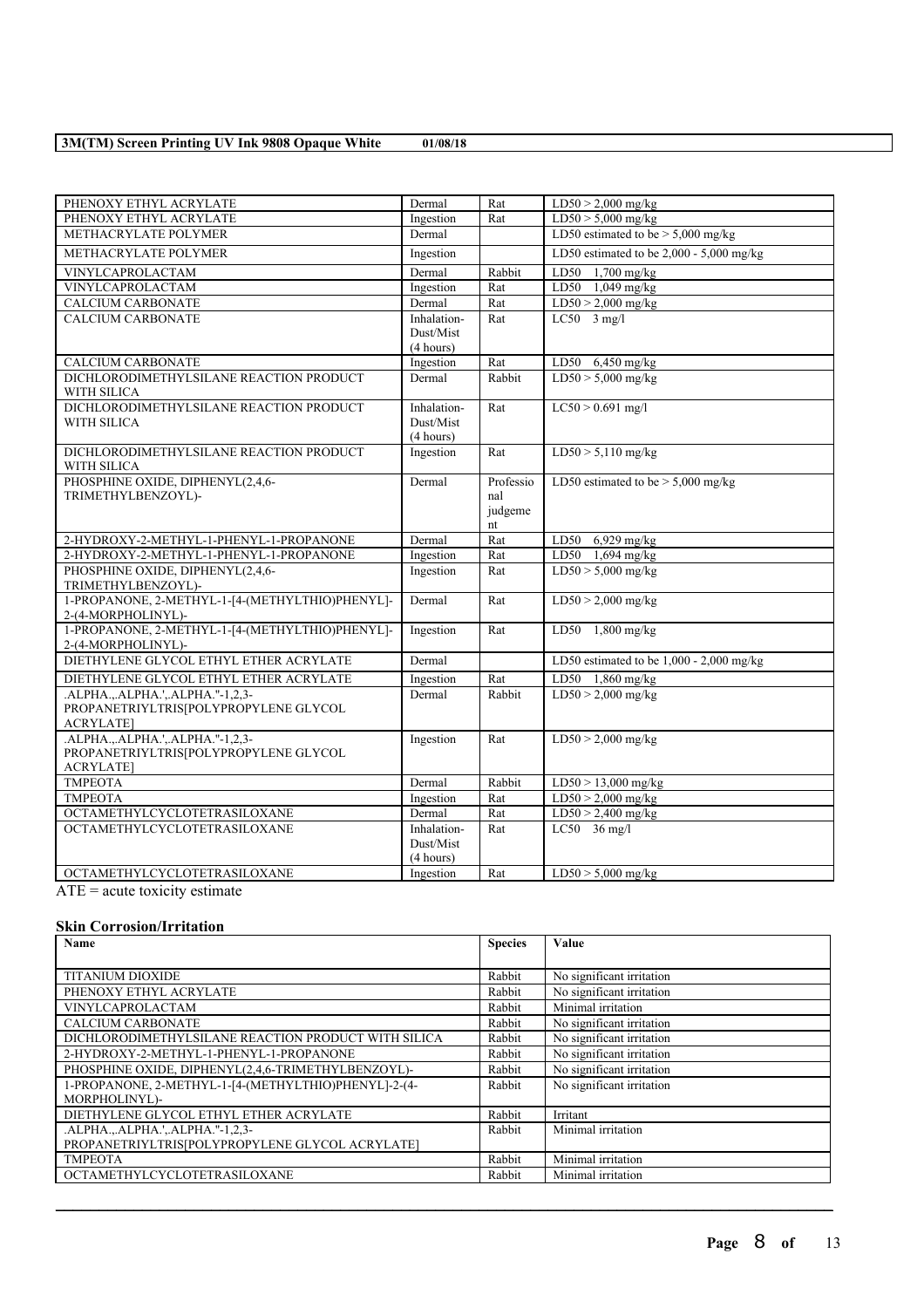## **Serious Eye Damage/Irritation**

| Name                                                 | <b>Species</b> | Value                     |
|------------------------------------------------------|----------------|---------------------------|
|                                                      |                |                           |
| <b>TITANIUM DIOXIDE</b>                              | Rabbit         | No significant irritation |
| PHENOXY ETHYL ACRYLATE                               | Rabbit         | Moderate irritant         |
| <b>VINYLCAPROLACTAM</b>                              | Rabbit         | Severe irritant           |
| <b>CALCIUM CARBONATE</b>                             | Rabbit         | No significant irritation |
| DICHLORODIMETHYLSILANE REACTION PRODUCT WITH SILICA  | Rabbit         | No significant irritation |
| 2-HYDROXY-2-METHYL-1-PHENYL-1-PROPANONE              | Rabbit         | Mild irritant             |
| PHOSPHINE OXIDE, DIPHENYL(2,4,6-TRIMETHYLBENZOYL)-   | Rabbit         | No significant irritation |
| 1-PROPANONE, 2-METHYL-1-[4-(METHYLTHIO)PHENYL]-2-(4- | Rabbit         | No significant irritation |
| MORPHOLINYL)-                                        |                |                           |
| DIETHYLENE GLYCOL ETHYL ETHER ACRYLATE               | Rabbit         | Severe irritant           |
| .ALPHAALPHA.'ALPHA."-1,2,3-                          | Rabbit         | Severe irritant           |
| PROPANETRIYLTRIS[POLYPROPYLENE GLYCOL ACRYLATE]      |                |                           |
| <b>TMPEOTA</b>                                       | Rabbit         | Severe irritant           |
| OCTAMETHYLCYCLOTETRASILOXANE                         | Rabbit         | No significant irritation |

## **Skin Sensitization**

| <b>Name</b>                                         | <b>Species</b> | Value          |
|-----------------------------------------------------|----------------|----------------|
| <b>TITANIUM DIOXIDE</b>                             | Human          | Not classified |
|                                                     | and            |                |
|                                                     | animal         |                |
| PHENOXY ETHYL ACRYLATE                              | Guinea         | Sensitizing    |
|                                                     | pig            |                |
| <b>VINYLCAPROLACTAM</b>                             | Mouse          | Sensitizing    |
| DICHLORODIMETHYLSILANE REACTION PRODUCT WITH SILICA | Human          | Not classified |
|                                                     | and            |                |
|                                                     | animal         |                |
| PHOSPHINE OXIDE, DIPHENYL(2,4,6-TRIMETHYLBENZOYL)-  | Mouse          | Sensitizing    |
| DIETHYLENE GLYCOL ETHYL ETHER ACRYLATE              | Guinea         | Sensitizing    |
|                                                     | pig            |                |
| .ALPHAALPHA.'ALPHA."-1,2,3-                         | Mouse          | Sensitizing    |
| PROPANETRIYLTRIS[POLYPROPYLENE GLYCOL ACRYLATE]     |                |                |
| <b>TMPEOTA</b>                                      | Guinea         | Sensitizing    |
|                                                     | pig            |                |
| OCTAMETHYLCYCLOTETRASILOXANE                        | Human          | Not classified |
|                                                     | and            |                |
|                                                     | animal         |                |

## **Respiratory Sensitization**

For the component/components, either no data are currently available or the data are not sufficient for classification.

## **Germ Cell Mutagenicity**

| Name                                                | Route    | Value                                          |
|-----------------------------------------------------|----------|------------------------------------------------|
|                                                     |          |                                                |
| <b>TITANIUM DIOXIDE</b>                             | In Vitro | Not mutagenic                                  |
| <b>TITANIUM DIOXIDE</b>                             | In vivo  | Not mutagenic                                  |
| <b>VINYLCAPROLACTAM</b>                             | In Vitro | Not mutagenic                                  |
| DICHLORODIMETHYLSILANE REACTION PRODUCT WITH SILICA | In Vitro | Not mutagenic                                  |
| PHOSPHINE OXIDE, DIPHENYL(2,4,6-TRIMETHYLBENZOYL)-  | In Vitro | Not mutagenic                                  |
| OCTAMETHYLCYCLOTETRASILOXANE                        | In Vitro | Some positive data exist, but the data are not |
|                                                     |          | sufficient for classification                  |

## **Carcinogenicity**

| Name                                         | Route      | <b>Species</b> | Value                                          |
|----------------------------------------------|------------|----------------|------------------------------------------------|
| <b>TITANIUM DIOXIDE</b>                      | Ingestion  | Multiple       | Not carcinogenic                               |
|                                              |            | animal         |                                                |
|                                              |            | species        |                                                |
| <b>TITANIUM DIOXIDE</b>                      | Inhalation | Rat            | Carcinogenic                                   |
| DICHLORODIMETHYLSILANE REACTION PRODUCT WITH | Not        | Mouse          | Some positive data exist, but the data are not |
| SILICA                                       | Specified  |                | sufficient for classification                  |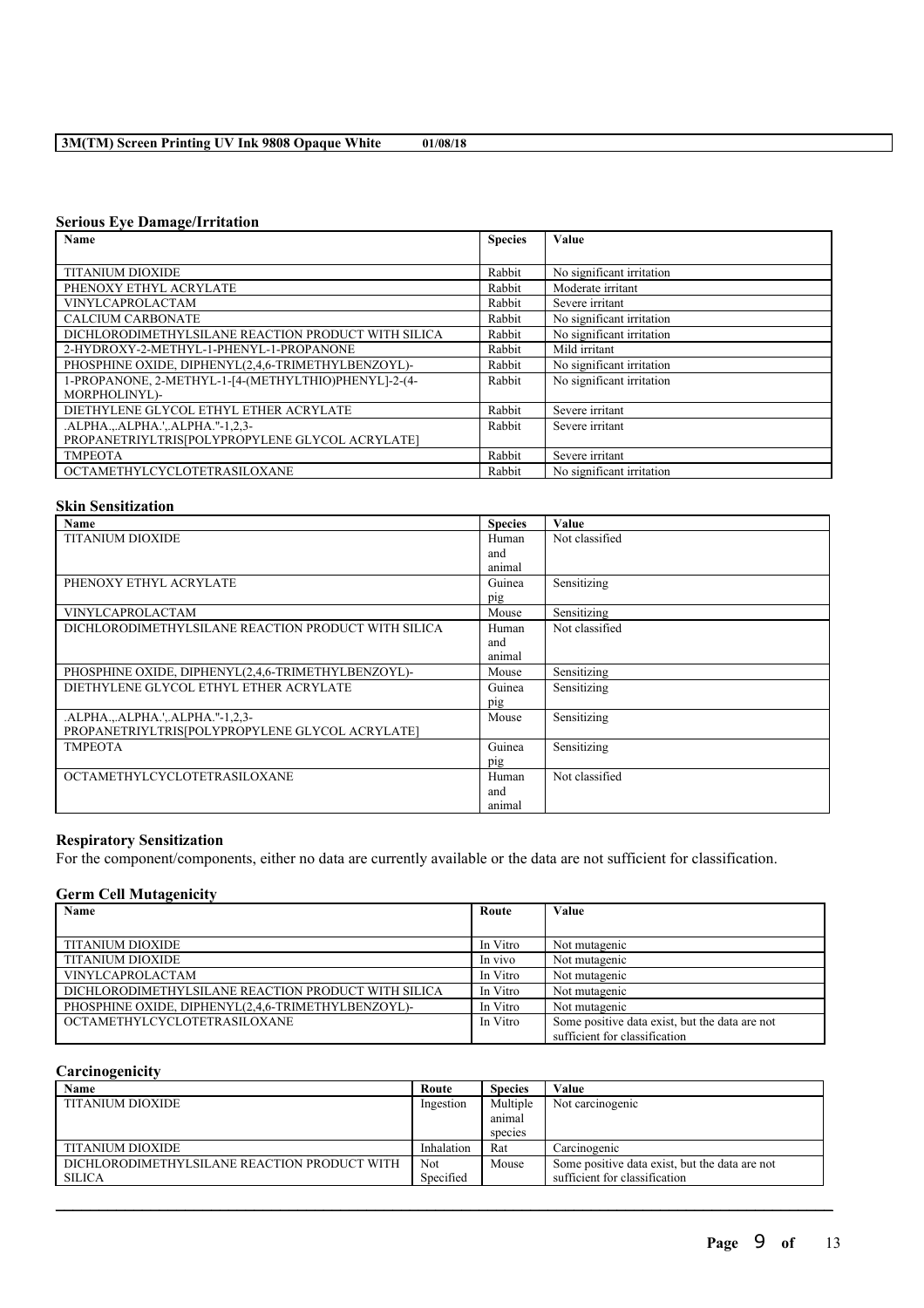## **Reproductive Toxicity**

## **Reproductive and/or Developmental Effects**

| <b>Name</b>                                                               | Route      | Value                                  | <b>Species</b> | <b>Test Result</b>               | <b>Exposure</b><br><b>Duration</b>    |
|---------------------------------------------------------------------------|------------|----------------------------------------|----------------|----------------------------------|---------------------------------------|
| <b>CALCIUM CARBONATE</b>                                                  | Ingestion  | Not classified for development         | Rat            | <b>NOAEL 625</b><br>mg/kg/day    | premating $\&$<br>during<br>gestation |
| DICHLORODIMETHYLSILANE<br>REACTION PRODUCT WITH SILICA                    | Ingestion  | Not classified for female reproduction | Rat            | <b>NOAEL 509</b><br>mg/kg/day    | 1 generation                          |
| <b>DICHLORODIMETHYLSILANE</b><br>REACTION PRODUCT WITH SILICA             | Ingestion  | Not classified for male reproduction   | Rat            | <b>NOAEL 497</b><br>mg/kg/day    | 1 generation                          |
| DICHLORODIMETHYLSILANE<br>REACTION PRODUCT WITH SILICA                    | Ingestion  | Not classified for development         | Rat            | <b>NOAEL 1,350</b><br>mg/kg/day  | during<br>organogenesi<br>S           |
| PHOSPHINE OXIDE, DIPHENYL(2,4,6-<br>TRIMETHYLBENZOYL)-                    | Ingestion  | Toxic to male reproduction             | Rat            | <b>NOAEL 100</b><br>mg/kg/day    | 90 days                               |
| 1-PROPANONE, 2-METHYL-1-[4-<br>(METHYLTHIO)PHENYL]-2-(4-<br>MORPHOLINYL)- | Ingestion  | Toxic to female reproduction           | Rat            | LOAEL40<br>mg/kg/day             | 1 generation                          |
| 1-PROPANONE, 2-METHYL-1-[4-<br>(METHYLTHIO)PHENYL]-2-(4-<br>MORPHOLINYL)- | Ingestion  | Toxic to development                   | Rat            | LOAEL <sub>40</sub><br>mg/kg/day | 1 generation                          |
| <b>OCTAMETHYLCYCLOTETRASILOXA</b><br><b>NE</b>                            | Inhalation | Not classified for male reproduction   | Rat            | NOAEL 8.5<br>mg/l                | 2 generation                          |
| <b>OCTAMETHYLCYCLOTETRASILOXA</b><br><b>NE</b>                            | Ingestion  | Toxic to female reproduction           | Rabbit         | NOAEL 50<br>mg/kg/day            | during<br>organogenesi<br>S           |
| <b>OCTAMETHYLCYCLOTETRASILOXA</b><br><b>NE</b>                            | Inhalation | Toxic to female reproduction           | Rat            | NOAEL <sub>3.6</sub><br>mg/l     | 2 generation                          |

# **Target Organ(s)**

## **Specific Target Organ Toxicity - single exposure**

| Name                     | Route      | Target Organ(s)        | Value                                                            | <b>Species</b> | <b>Test Result</b>            | Exposure        |
|--------------------------|------------|------------------------|------------------------------------------------------------------|----------------|-------------------------------|-----------------|
|                          |            |                        |                                                                  |                |                               | <b>Duration</b> |
| <b>VINYLCAPROLACTAM</b>  | Inhalation | respiratory irritation | Some positive data exist, but the<br>data are not sufficient for | Rat            | <b>NOAEL Not</b><br>available |                 |
|                          |            |                        | classification                                                   |                |                               |                 |
| <b>CALCIUM CARBONATE</b> | Inhalation | respiratory system     | Not classified                                                   | Rat            | <b>NOAEL</b>                  | 90 minutes      |
|                          |            |                        |                                                                  |                | $0.812 \text{ m}$ g/l         |                 |

## **Specific Target Organ Toxicity - repeated exposure**

| Name                                                                     | Route      | <b>Target Organ(s)</b>                             | <b>Value</b>                                                                       | <b>Species</b> | <b>Test Result</b>            | <b>Exposure</b><br><b>Duration</b> |
|--------------------------------------------------------------------------|------------|----------------------------------------------------|------------------------------------------------------------------------------------|----------------|-------------------------------|------------------------------------|
| <b>TITANIUM DIOXIDE</b>                                                  | Inhalation | respiratory system                                 | Some positive data exist, but the<br>data are not sufficient for<br>classification | Rat            | LOAEL 0.01<br>mg/l            | 2 years                            |
| <b>TITANIUM DIOXIDE</b>                                                  | Inhalation | pulmonary fibrosis                                 | Not classified                                                                     | Human          | <b>NOAEL Not</b><br>available | occupational<br>exposure           |
| <b>VINYLCAPROLACTAM</b>                                                  | Inhalation | respiratory system                                 | Causes damage to organs through<br>prolonged or repeated exposure                  | Rat            | <b>NOAEL</b><br>$0.001$ mg/l  | 28 days                            |
| <b>VINYLCAPROLACTAM</b>                                                  | Inhalation | blood   liver   kidney<br>and/or bladder  <br>eyes | Not classified                                                                     | Rat            | <b>NOAEL 0.18</b><br>mg/l     | 90 days                            |
| <b>VINYLCAPROLACTAM</b>                                                  | Ingestion  | liver                                              | Not classified                                                                     | Rat            | <b>NOAEL 260</b><br>mg/kg/day | 3 months                           |
| <b>CALCIUM CARBONATE</b>                                                 | Inhalation | respiratory system                                 | Not classified                                                                     | Human          | <b>NOAEL Not</b><br>available | occupational<br>exposure           |
| <b>DICHLORODIMETHYLS</b><br><b>ILANE REACTION</b><br>PRODUCT WITH SILICA | Inhalation | respiratory system<br>silicosis                    | Not classified                                                                     | Human          | <b>NOAEL Not</b><br>available | occupational<br>exposure           |
| PHOSPHINE OXIDE.<br>DIPHENYL $(2,4,6$ -                                  | Ingestion  | skin   blood   liver  <br>kidney and/or            | Not classified                                                                     | Rat            | <b>NOAEL</b><br>1,000         | 90 days                            |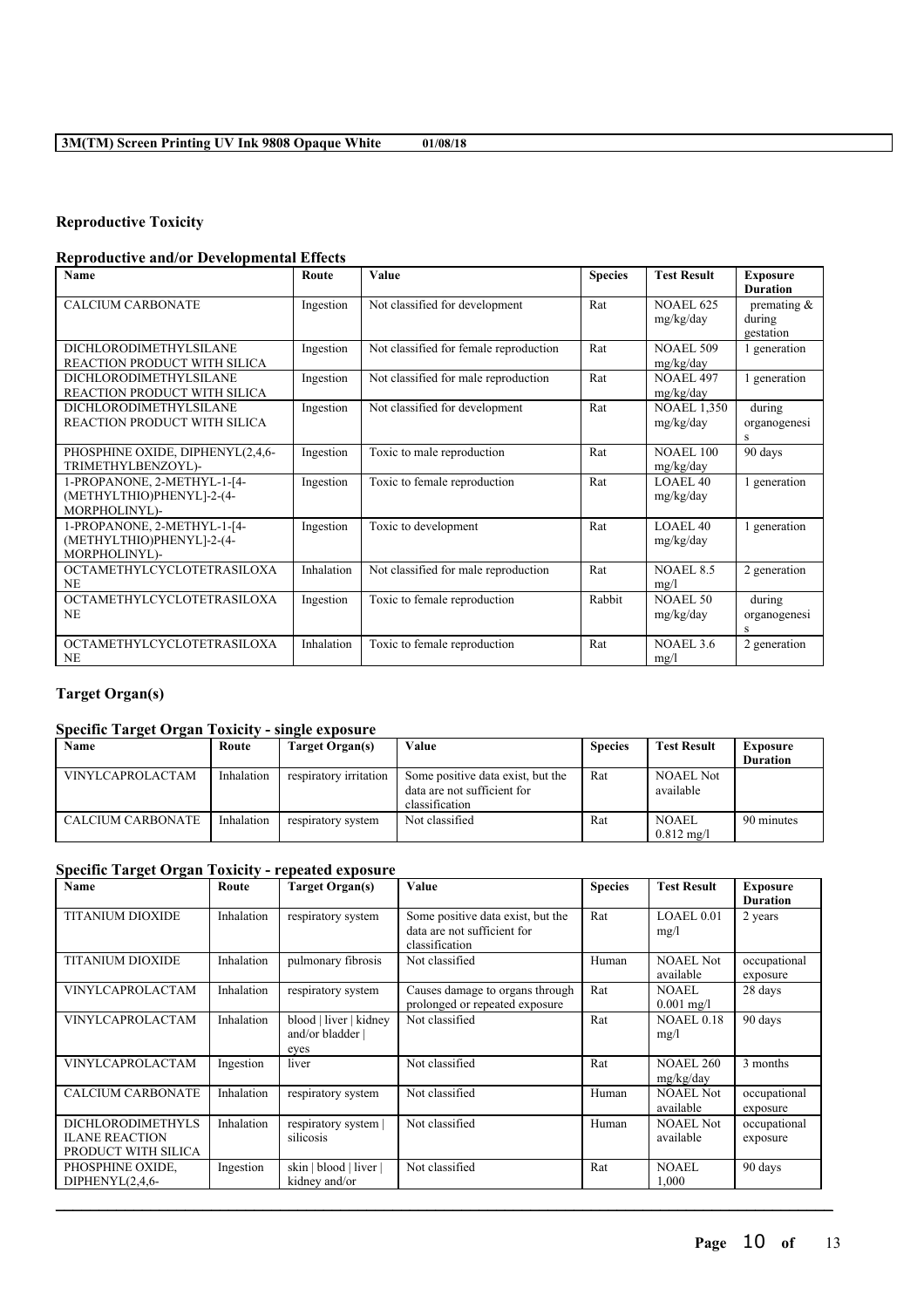| TRIMETHYLBENZOYL)       |            | bladder   nervous  |                                   |        | mg/kg/day        |              |
|-------------------------|------------|--------------------|-----------------------------------|--------|------------------|--------------|
|                         |            | system             |                                   |        |                  |              |
| 1-PROPANONE, 2-         | Ingestion  | peripheral nervous | Some positive data exist, but the | Rat    | <b>NOAEL 75</b>  | 90 days      |
| METHYL-1-[4-            |            | system   eyes      | data are not sufficient for       |        | mg/kg/day        |              |
| (METHYLTHIO)PHENY       |            |                    | classification                    |        |                  |              |
| $L$ ]-2-(4-             |            |                    |                                   |        |                  |              |
| MORPHOLINYL)-           |            |                    |                                   |        |                  |              |
| <b>OCTAMETHYLCYCLOT</b> | Dermal     | hematopoietic      | Not classified                    | Rabbit | <b>NOAEL 960</b> | 3 weeks      |
| <b>ETRASILOXANE</b>     |            | system             |                                   |        | mg/kg/day        |              |
| <b>OCTAMETHYLCYCLOT</b> | Inhalation | liver              | Not classified                    | Rat    | <b>NOAEL 8.5</b> | 13 weeks     |
| <b>ETRASILOXANE</b>     |            |                    |                                   |        | mg/l             |              |
| <b>OCTAMETHYLCYCLOT</b> | Inhalation | endocrine system   | Not classified                    | Rat    | NOAEL 8.5        | 2 generation |
| ETRASILOXANE            |            | immune system      |                                   |        | mg/l             |              |
|                         |            | kidney and/or      |                                   |        |                  |              |
|                         |            | bladder            |                                   |        |                  |              |
| <b>OCTAMETHYLCYCLOT</b> | Inhalation | hematopoietic      | Not classified                    | Rat    | <b>NOAEL 8.5</b> | 13 weeks     |
| <b>ETRASILOXANE</b>     |            | system             |                                   |        | mg/l             |              |
| <b>OCTAMETHYLCYCLOT</b> | Ingestion  | liver              | Not classified                    | Rat    | <b>NOAEL</b>     | 2 weeks      |
| <b>ETRASILOXANE</b>     |            |                    |                                   |        | 1,600            |              |
|                         |            |                    |                                   |        | mg/kg/day        |              |

### **Aspiration Hazard**

For the component/components, either no data are currently available or the data are not sufficient for classification.

Please contact the address or phone number listed on the first page of the SDS for additional toxicological information **on this material and/or its components.**

# **SECTION 12: Ecological information**

## **Ecotoxicological information**

Please contact the address or phone number listed on the first page of the SDS for additional ecotoxicological information on this material and/or its components.

## **Chemical fate information**

Please contact the address or phone number listed on the first page of the SDS for additional chemical fate information on this material and/or its components.

# **SECTION 13: Disposal considerations**

## **13.1. Disposal methods**

Dispose of contents/ container in accordance with the local/regional/national/international regulations.

Dispose of waste product in a permitted industrial waste facility. As a disposal alternative, incinerate in a permitted waste incineration facility. Proper destruction may require the use of additional fuel during incineration processes. Empty drums/barrels/containers used for transporting and handling hazardous chemicals (chemical substances/mixtures/preparations classified as Hazardous as per applicable regulations) shall be considered, stored, treated  $\&$  disposed of as hazardous wastes unless otherwise defined by applicable waste regulations. Consult with the respective regulating authorities to determine the available treatment and disposal facilities.

 $\mathcal{L}_\mathcal{L} = \mathcal{L}_\mathcal{L} = \mathcal{L}_\mathcal{L} = \mathcal{L}_\mathcal{L} = \mathcal{L}_\mathcal{L} = \mathcal{L}_\mathcal{L} = \mathcal{L}_\mathcal{L} = \mathcal{L}_\mathcal{L} = \mathcal{L}_\mathcal{L} = \mathcal{L}_\mathcal{L} = \mathcal{L}_\mathcal{L} = \mathcal{L}_\mathcal{L} = \mathcal{L}_\mathcal{L} = \mathcal{L}_\mathcal{L} = \mathcal{L}_\mathcal{L} = \mathcal{L}_\mathcal{L} = \mathcal{L}_\mathcal{L}$ 

## **EPA Hazardous Waste Number (RCRA):** Not regulated

# **SECTION 14: Transport Information**

For Transport Information, please visit http://3M.com/Transportinfo or call 1-800-364-3577 or 651-737-6501.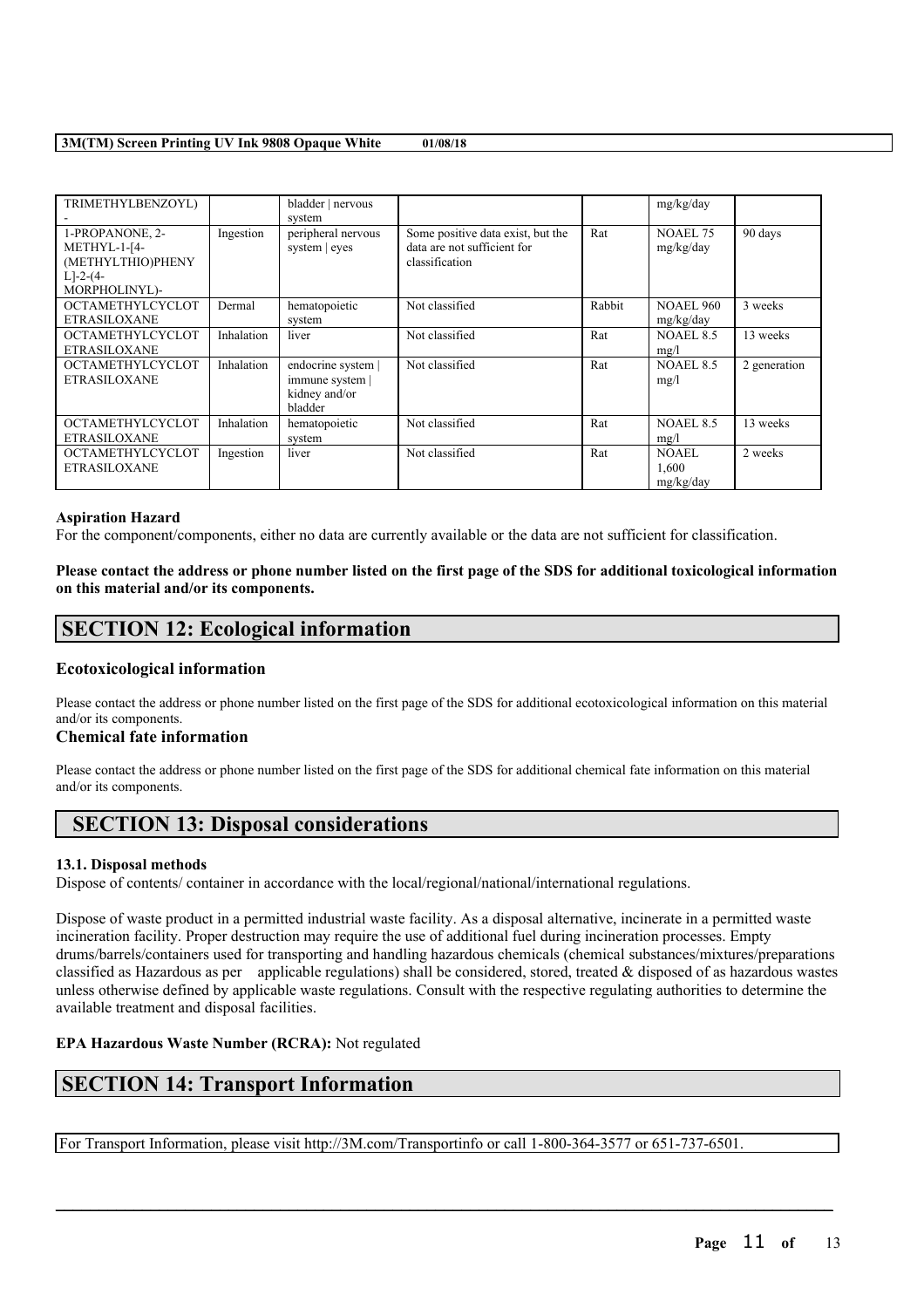# **SECTION 15: Regulatory information**

## **15.1. US Federal Regulations**

Contact 3M for more information.

## **EPCRA 311/312 Hazard Classifications:**

**Physical Hazards** Not applicable **Health Hazards** Reproductive toxicity Respiratory or Skin Sensitization Serious eye damage or eye irritation Specific target organ toxicity (single or repeated exposure)

## **This material contains a chemical which requires export notification under TSCA Section 12[b]:**

| Ingredient (Category if applicable) | C.A.S. No | Regulation                            | Status     |
|-------------------------------------|-----------|---------------------------------------|------------|
| OCTAMETHYLCYCLOTETRASILOXANE        | 556-67-2  | Toxic Substances Control Act (TSCA) 4 | Applicable |
|                                     |           | <b>Test Rule Chemicals</b>            |            |

#### **15.2. State Regulations**

Contact 3M for more information.

## **15.3. Chemical Inventories**

The components of this product are in compliance with the chemical notification requirements of TSCA.

Contact 3M for more information.

#### **15.4. International Regulations**

Contact 3M for more information.

**This SDS has been prepared to meet the U.S. OSHA Hazard Communication Standard, 29 CFR 1910.1200.**

# **SECTION 16: Other information**

## **NFPA Hazard Classification**

**Health:** 2 **Flammability:** 1 **Instability:** 1 **Special Hazards:** None

National Fire Protection Association (NFPA) hazard ratings are designed for use by emergency response personnel to address the hazards that are presented by short-term, acute exposure to a material under conditions of fire, spill, or similar emergencies. Hazard ratings are primarily based on the inherent physical and toxic properties of the material but also include the toxic properties of combustion or decomposition products that are known to be generated in significant quantities.

 $\mathcal{L}_\mathcal{L} = \mathcal{L}_\mathcal{L} = \mathcal{L}_\mathcal{L} = \mathcal{L}_\mathcal{L} = \mathcal{L}_\mathcal{L} = \mathcal{L}_\mathcal{L} = \mathcal{L}_\mathcal{L} = \mathcal{L}_\mathcal{L} = \mathcal{L}_\mathcal{L} = \mathcal{L}_\mathcal{L} = \mathcal{L}_\mathcal{L} = \mathcal{L}_\mathcal{L} = \mathcal{L}_\mathcal{L} = \mathcal{L}_\mathcal{L} = \mathcal{L}_\mathcal{L} = \mathcal{L}_\mathcal{L} = \mathcal{L}_\mathcal{L}$ 

| <b>Document Group:</b> | 20-6841-9 | <b>Version Number:</b>  | 5.02     |
|------------------------|-----------|-------------------------|----------|
| <b>Issue Date:</b>     | 01/08/18  | <b>Supercedes Date:</b> | 03/27/17 |

**Reason for Reissue** Conversion to GHS format SDS.